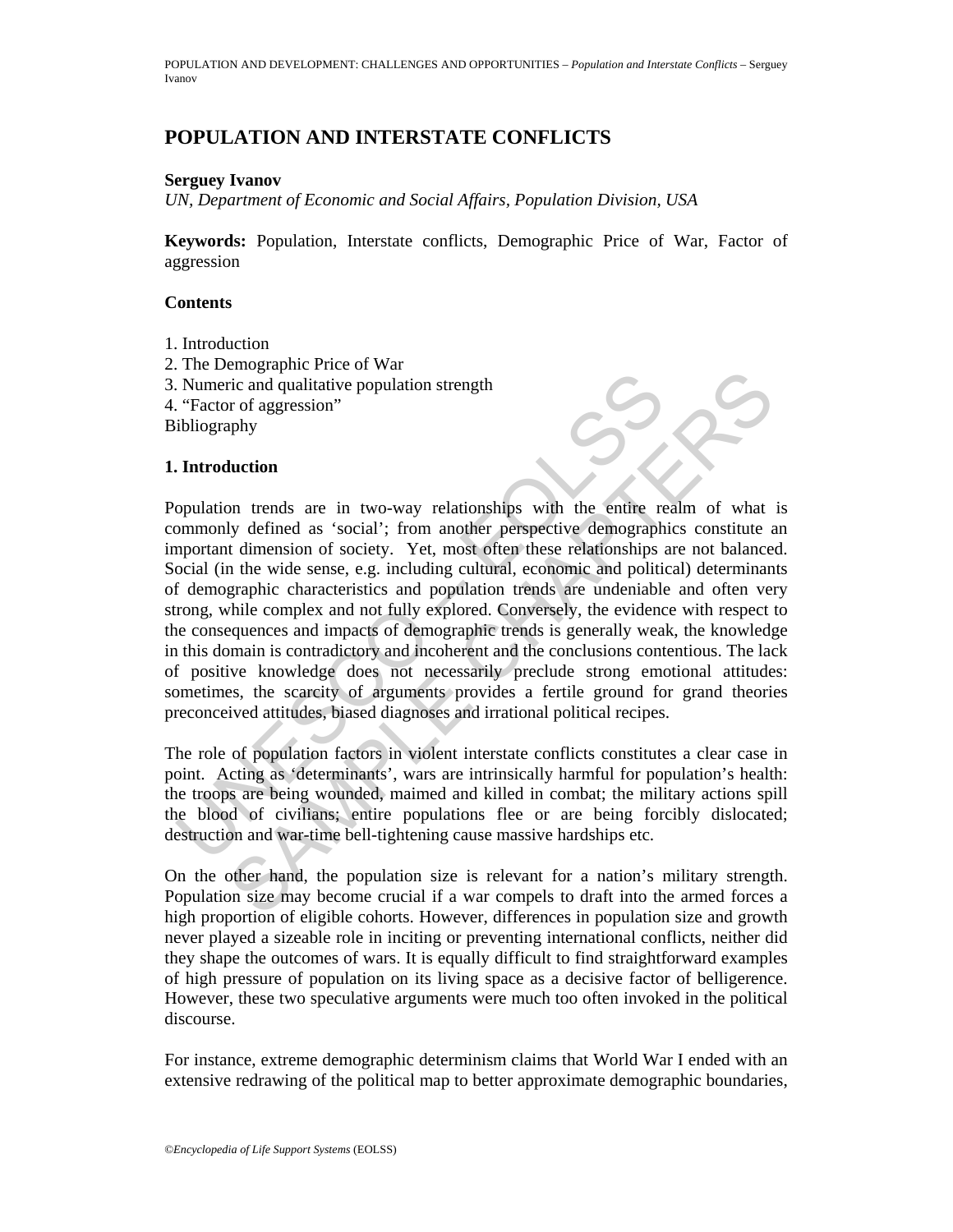and World War II established a historical precedent for redrawing the political map to reflect massive demographic shifts imposed through force. Although elements of such 'adjustment' may be discerned in the war results, this view grossly exaggerates the significance of demographics as determinants of global conflicts. The way population factors were ideologically exploited to justify aggression is another matter.

### **2. The Demographic Price of War**

It is evident that violent interstate conflicts have had and continue to produce significant – indeed, often tremendous demographic results. Wars cause jumps in mortality, fertility slopes, massive dislocations of population, and distortions of sex and age structures. International armed conflicts in the  $20<sup>th</sup>$  century are estimated to have claimed 100 million lives.

In spite of the apparently straightforward notion of what is a war victim, the accurate assessment of a war death toll is a complex matter. Military casualties are difficult to estimate. In addition to assessing the number of killed in combat, there is a need to appropriately apportion deaths during the sanitary evacuation from the battlefield and in the military hospitals; premature deaths due to wounds and injuries; deaths of the prisoners of war due to harsh conditions in detention camps; and the missing in action presumed dead. This is compounded by the ambiguities in classifying the status, and therefore, accounting for the victims among armed resistance and combatants who where drafted but did not take the oath of allegiance.

illion lives.<br>
11 spite of the apparently straightforward notion of what is a war vicessessment of a war death toll is a complex matter. Military casualtitimate. In addition to assessing the number of killed in combat, the ives.<br>
ives.<br>
or the apparently straightforward notion of what is a war victim, the accurant of a war death toll is a complex matter. Military casualties are difficult In addition to assessing the number of killed in comba The task of estimating the number of civilian casualties is particularly daunting. Scores of people fell victims of military operations, repression by occupying authorities, extreme deprivation and harsh living conditions in wartime. However, even reliable vital registration is often missing during the war or the archives are getting lost during the military operations or changes of authority. Demographic modeling is probably the best tool under these circumstances: provided that reliable prewar and postwar censuses and registration data exist, modeling adequately approximates actual wartime population losses. However, the attribution of deaths to war (as opposed to natural causes) involves a number of situation-specific interrelated assumptions, whose validity should be established from independent sources. The resulting estimates of war death tolls differ widely (Table 1).

The estimated number of victims in the World War I is 30 million, and in the World War II – 50 million. During the World War II the USSR lost 26 million lives (14 per cent of its pre-war population), Germany  $-6.0$ -6.5 million; Poland  $-5.0$ -6.6 million, and Yugoslavia – 1.4-1.7 million. Soviet casualties included 8.6 million military personnel killed or fatally wounded in combat (an additional 18.3 million were injured and survived), and 3.7 million prisoners of war dead in the German camps. This constituted more than one third of the 35 million people who have been mobilized for active duty. Besides direct military losses, an estimated 7.6 million civilians vanished in the front line or on the occupied territories: 4 million perished under fire or fell victims of German repression; 2.7 million Jews were exterminated; 900 thousand died during the Leningrad blockade. On the Soviet side of the front line extreme deprivation caused 7.5 million excess deaths.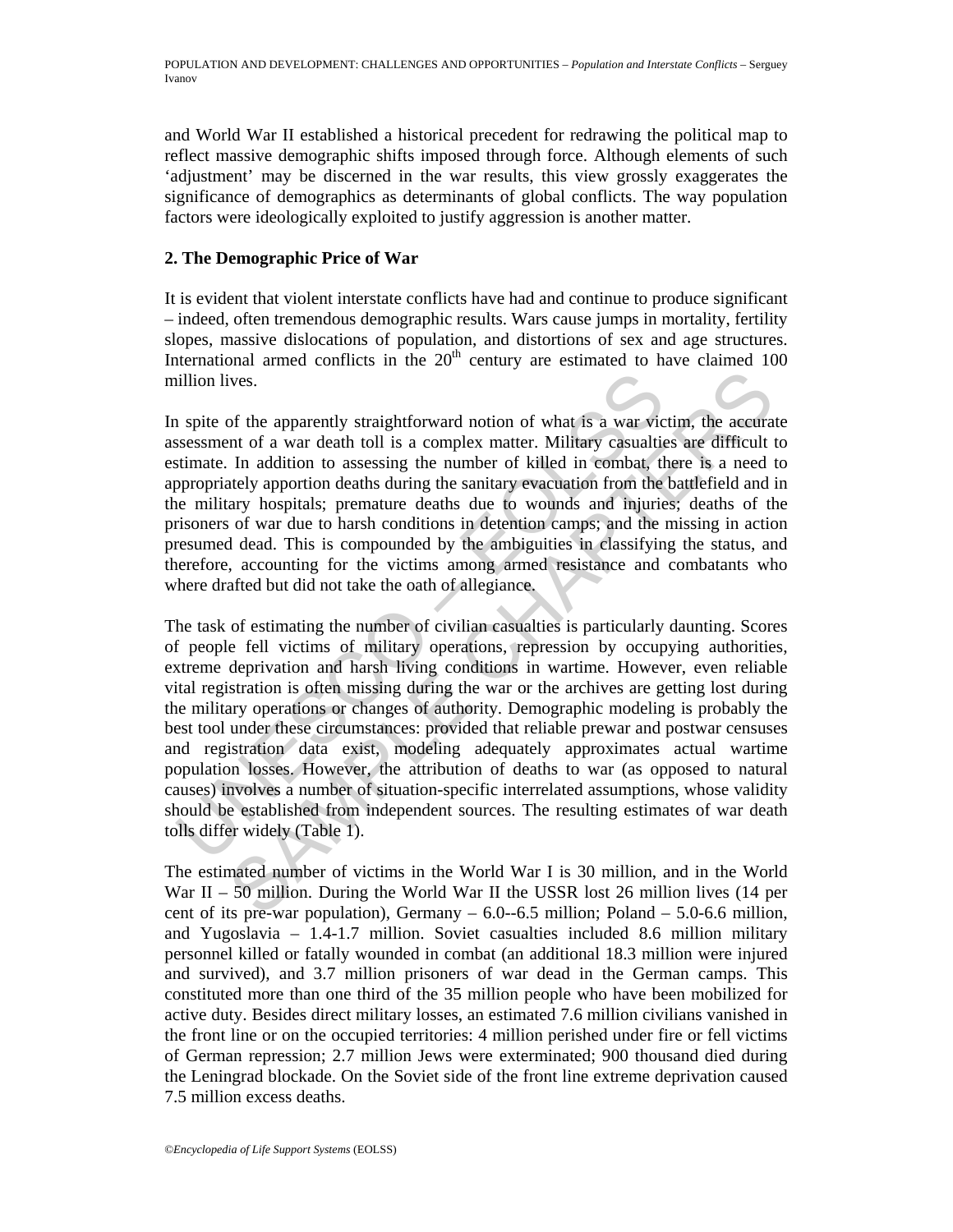|                    | Military      | Civilians     | Total         |
|--------------------|---------------|---------------|---------------|
| <b>World Total</b> | $20.0 - 21.8$ | $28.3 - 31.0$ | 50.0-51.8     |
| Europe             | 16.9-17.2     | 20.4-28.1     | 37.4-45.2     |
| <b>USSR</b>        | $8.6 - 10.0$  | 11.4-17.4     | $20.0 - 26.0$ |
| Germany            | $6.0 - 6.5$   | $4.0 - 4.8$   | $1.5 - 2.0$   |
| Poland             | $0.1 - 0.6$   | $4.9 - 6.0$   | $5.0 - 6.6$   |
| Yugoslavia         | $0.3 - 0.4$   | $1.0 - 1.4$   | $1.4 - 1.7$   |
| France             | $0.2 - 0.3$   | $0.3 - 0.4$   | $0.6 - 0.7$   |
| Asia               | $3.0 - 4.5$   | $3.0 - 7.9$   | $6.0 - 12.4$  |
| China              | $1.4 - 2.5$   | $0.9 - 7.5$   | $2.2 - 10.0$  |
| Japan              | $1.5 - 2.0$   | $0.4 - 0.7$   | $2.0 - 2.6$   |
| Americas           | $0.3 - 0.4$   |               | $0.3 - 0.4$   |

Source: Table by A.Vishnevsky in *Population and Sociétés,* 1995, No.5, p.3 compiled from B.Urlanis. Guerres et populations. Moscow: Progress, 1972, p. 321; R.L.Sivard et al*. World Military and Social Expenditures*. 14<sup>th</sup> Edition. Washington: World Priorities, 1991, p. 22-25; J.Delmas. Une hécatombe humaine. In: *L'état du monde en 1945.* Paris: La Découverte, 1994, p. 45.

Table 1: Loss of life in World War II, estimated range in millions of persons

ueres et populations. Moseow: Progress, 1972. p. 321; K.L.Suvard et al. *World Miniters*. 14<sup>th</sup> Edition. Washington: World Priorities, 1991, p. 22-25: J.Delimas. Unamine. In: *L'état du monde en 1945*. Paris: La Découvert populations. Moscow: Properss, 1972, p. 321; RL. Sivard et al. World Military and Social<br>res. 14<sup>th</sup> Edition. Washington: World Priorities, 1991, p. 22-25; J. Delmas. Une hécatombe<br>n: *L'état du monde en 1945*. Paris: La D War casualties are age and sex selective: since draft-able male cohorts suffer disproportional losses, major wars leave long-lasting dents in the population's age pyramid and sex composition. These distortions are more pronounced when the armed forces endure most of the losses and relatively less -- when the deadly force is used against the civil population on a massive scale. Human losses of Germany and Poland in the Worlds War II were roughly comparable, but in Germany 60-75 per cent (according to different estimates) of these losses were concentrated in the military, while in Poland at least 90 per cent of war victims were civilians. All loss of life endured by the United States and Canada was confined to military casualties.

In the Soviet Union World War II claimed twenty million male deaths (20 per cent of the entire male population) and 6 million female deaths (6 per cent). Particularly hardly hit were the male cohorts born in 1900-1926: they lost one-third of their pre-war strength. Deep and lasting impacts of World War II on the population sex and age distributions are clearly visible in the most hardly hit countries of Soviet Union, Poland and Germany (Figure 1). The Holocaust does not show up in the age pyramids precisely because its goal was the indiscriminate extermination of Jews.

During large and lasting military conflicts many families – particularly in their prime reproductive periods, -- are being separated, and the wartime economic hardships force people to postpone childbearing. As a result, fertility levels typically fall. Subsequently, fertility not only recuperates, but the postponed births often transitorily inflate birth rates above their prewar levels. Initial irregularities in the size of successive cohorts are maintained through their reproductive life and cause ups and downs in the annual number of births; this is replicated, albeit on a smaller scale, in the following generations. The succession of the wartime baby bust and post-war compensatory baby boom produces a series of secondary and tertiary waves. The 'demographic echo' of wars outlives the living memory of war participants (Figure 1).

Massive population movements within and across national borders typically accompany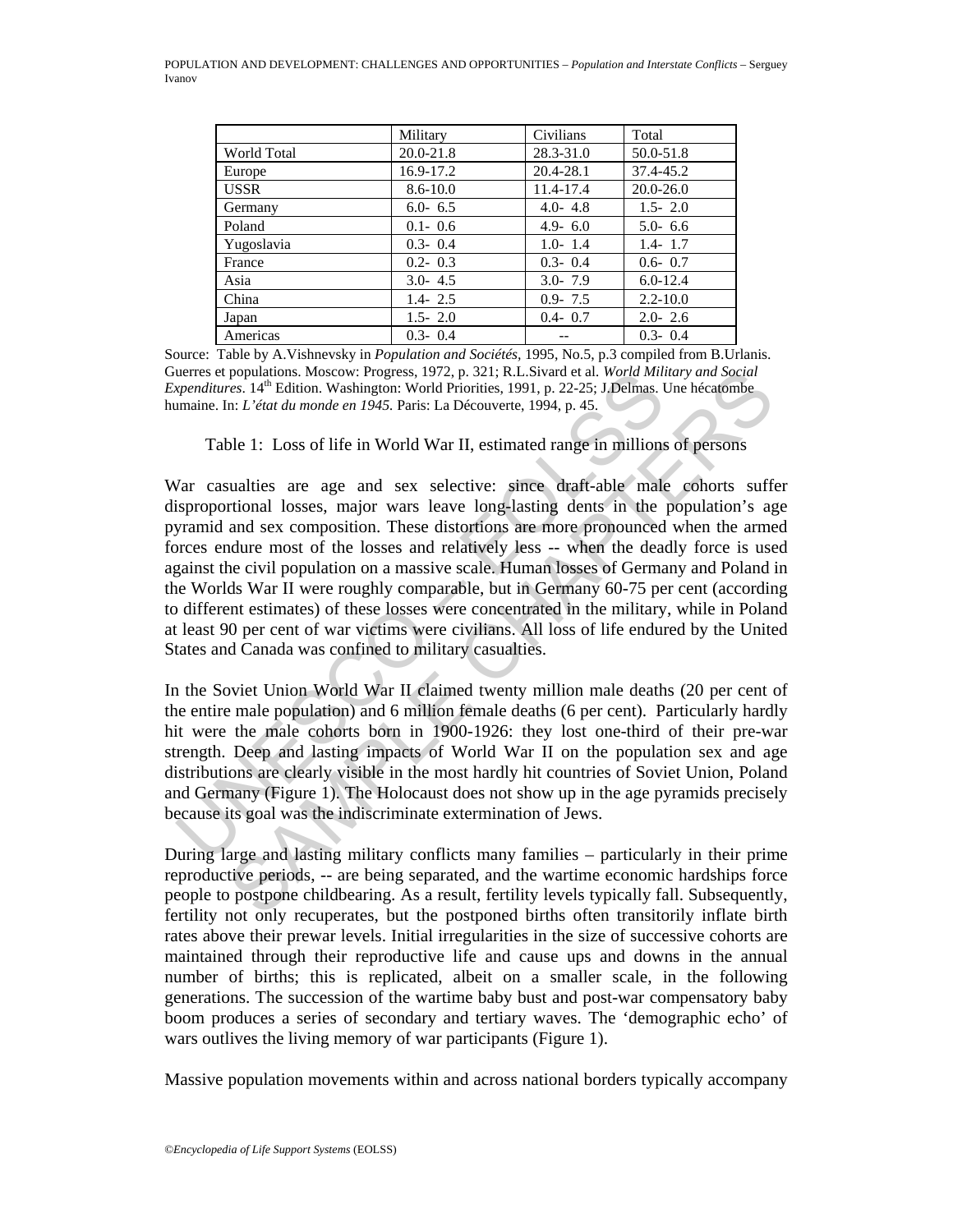wars. In the Soviet Union tens of millions of internal refugees were evacuated to the East in 1941-1942 with the retreating Red Army. Although most of them consequently returned on the liberated territories, many stayed in the Urals, Siberia and Central Asia.

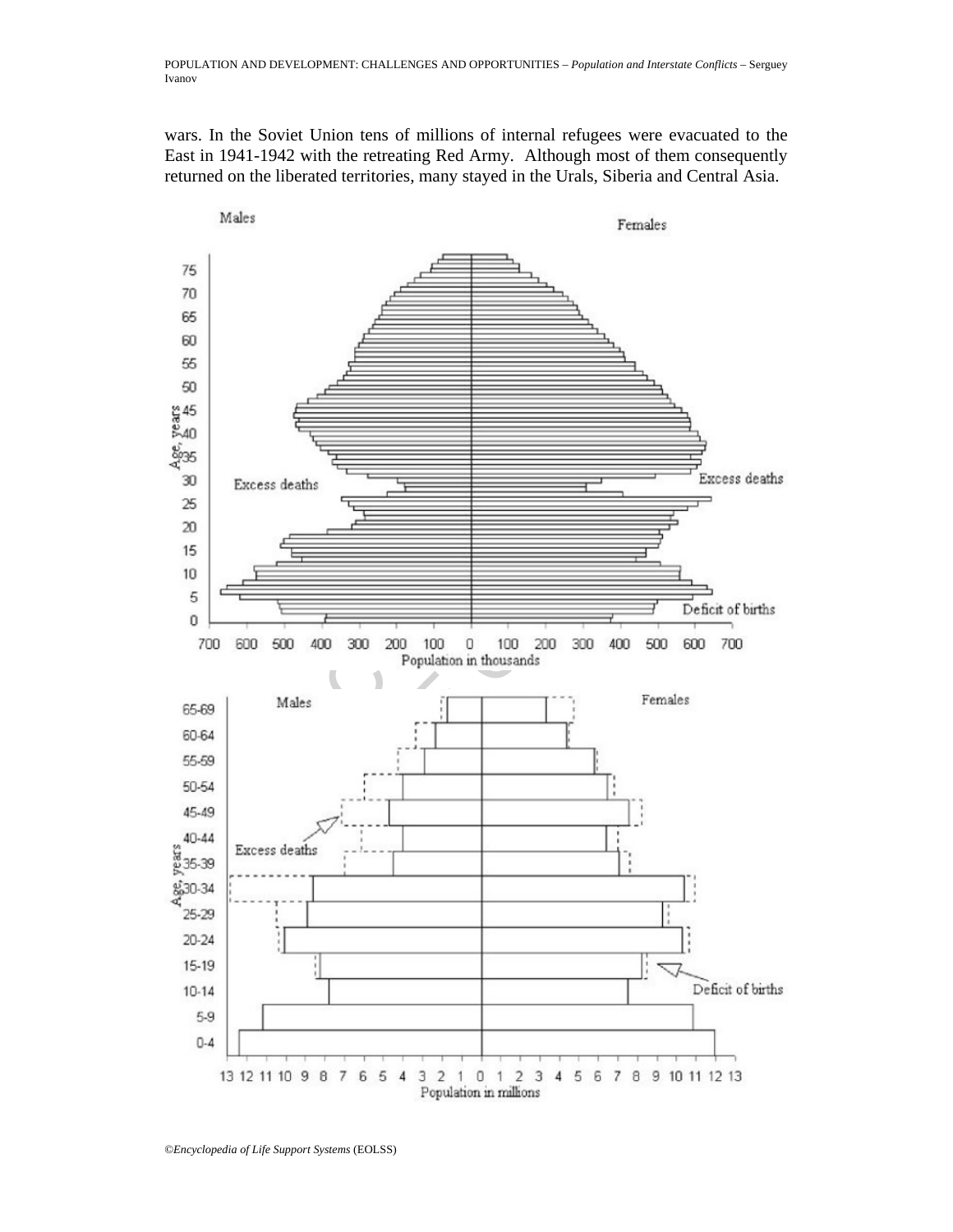

Figure 1: Population by sex and age: Poland Germany and USSR

The tragic fate of 2.2 million people, summarily punished by the Soviet regime as alleged 'traitors', is also connected to the war, although it cannot by justified by a military necessity. In September 1941 1.2 million ethnic Germans and, between October 1943 and November 1944, 1 million inhabitants of seven autonomous republics or regions that had been briefly captured by the German army were forced onto train convoys of cattle wagons and shunted off to Siberia and Central Asia.

During the war, approximately 8.7 million Soviet citizens were moved to the *Reich* and its allies, including more than 3 million prisoners of war and an equal number of forcibly relocated *Osterbeiter*. In 1945-1946 4.2 million Soviet prisoners of war and civilians were repatriated -- often forcibly. As a result of the war and re-definition of national boundaries 9.7 million ethnic Germans (15 per cent of the 1946 census population) were relocated in Germany from former German territories or from Eastern and South-Eastern Europe.

The development of military technology is the essential, albeit not unique, cause of the increasing deadliness of warfare. In World War I, the use of automatic weapons was a major factor of protracted operations involving millions of troops and resulting in heavy casualties. In World War II, the massive use of air force, long-range artillery and tanks made it possible to implement the strategies of 'total war' by equally targeting the military and the civilian populations. The second half of the  $20<sup>th</sup>$  century demonstrated